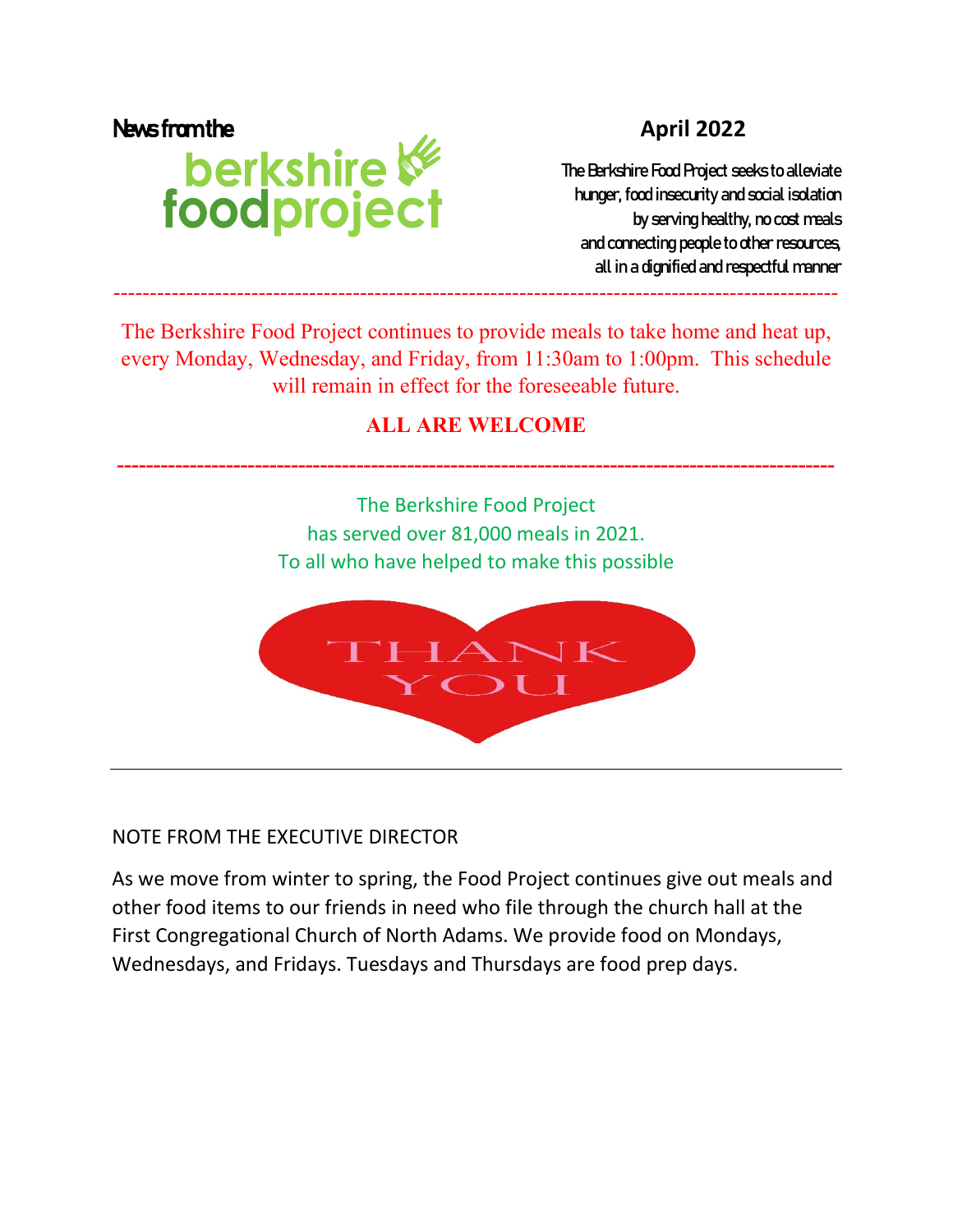On any day of the week, we rely on volunteers. We could not do what we do without their consistent help. For example, on just one busy day – Monday, May 2 – nine volunteers provided the food project 24.5 hours of work.

According to the organization Independent Sector, the current estimated value of a volunteer hour is \$29.95. This metric alone indicates the value of what they offer. Other things are at least as important, such as the spirit, enthusiasm, and camaraderie our volunteers provide.

If you're interested in volunteering, you can send us a message through our website [https://berkshirefoodproject.org](https://berkshirefoodproject.org/) or to me directly at [director@berkshirefoodproject.org.](mailto:director@berkshirefoodproject.org)



■ Mark Rondeau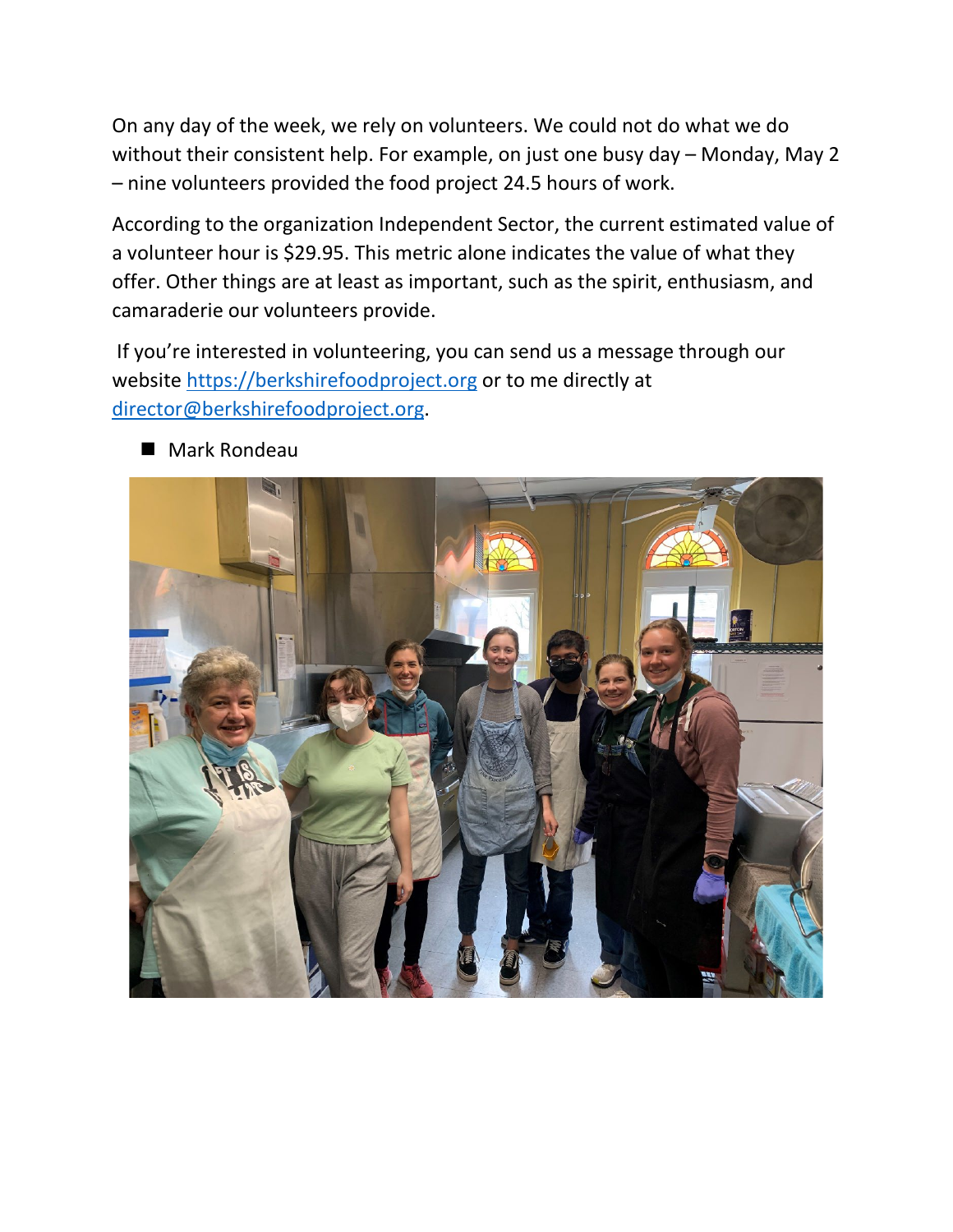Students from Williams College cleaned and cooked during a special workday on Saturday, April 16. With the students are, left, Darlene Ellis, BFP kitchen manager; third from left, Bridget Power, Catholic chaplain at Williams College; second from right, Tracy Finnegan, BFP board member. Below, Bridget washes potatoes.



We continue to be very thankful to Caretaker Farm for their WONDERFUL Produce.



Cricket Creek Farm for their gourmet cheeses!!!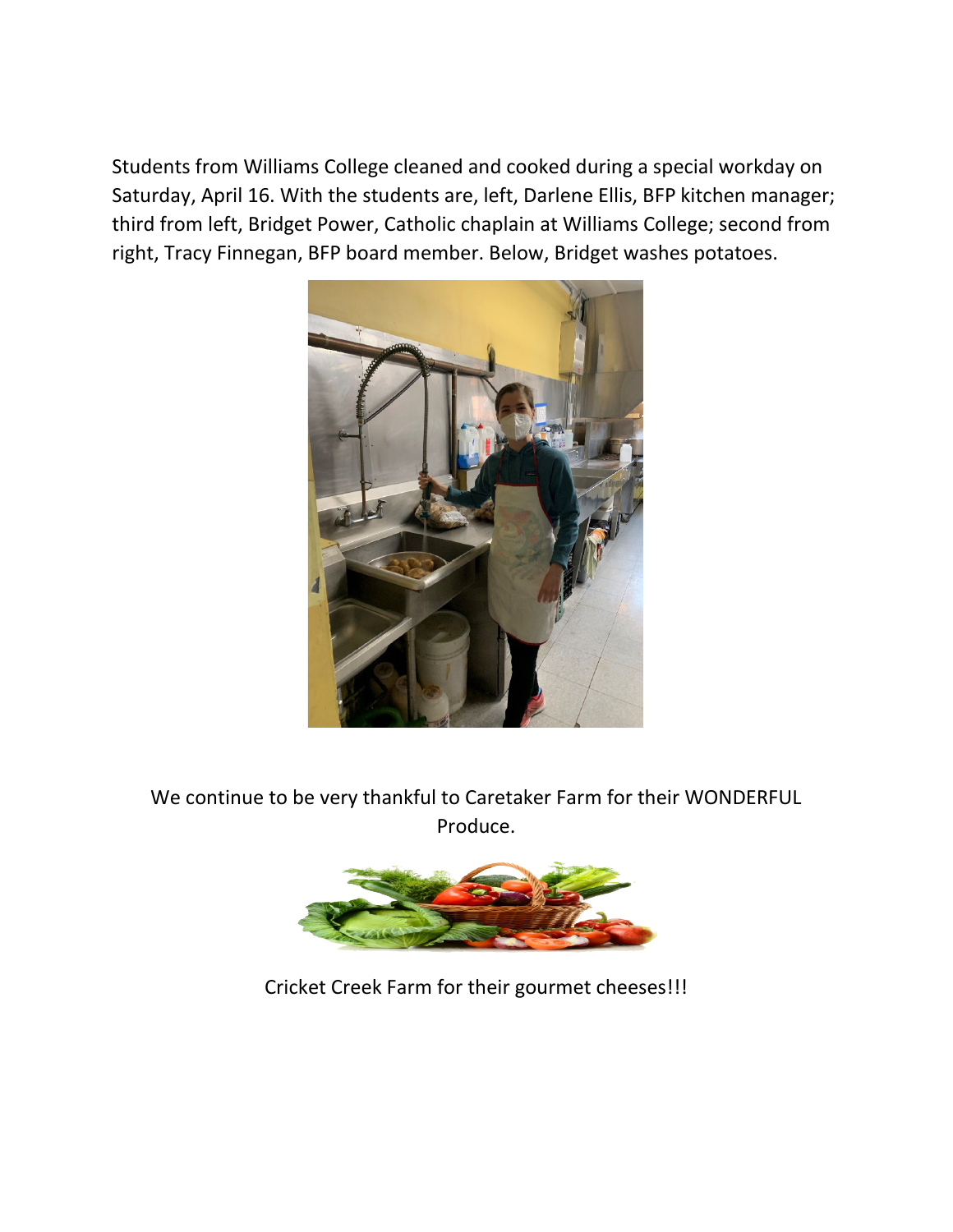

High Lawn Farm for all their Milk